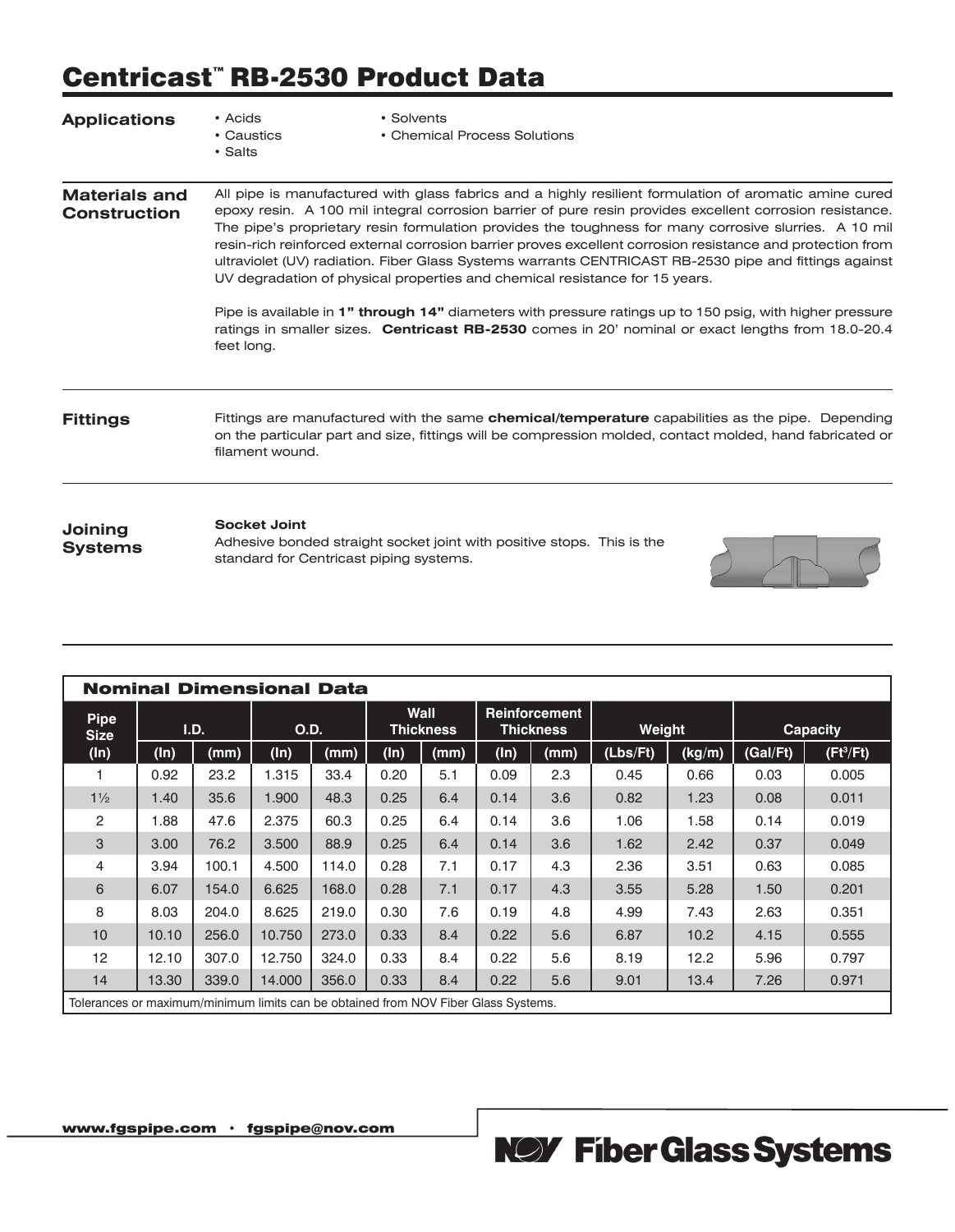## Typical Mechanical Properties

|                                                                                                                                                                                                                                       |                              |              | $75^{\circ}F$        | $24^{\circ}$ C | 150°F                | $65^{\circ}$ C | 200°F                | $93^{\circ}$ C |
|---------------------------------------------------------------------------------------------------------------------------------------------------------------------------------------------------------------------------------------|------------------------------|--------------|----------------------|----------------|----------------------|----------------|----------------------|----------------|
|                                                                                                                                                                                                                                       | <b>Property</b>              |              | psi                  | <b>MPa</b>     | psi                  | <b>MPa</b>     | psi                  | <b>MPa</b>     |
| Axial Tensile - ASTM D2105                                                                                                                                                                                                            |                              |              |                      |                |                      |                |                      |                |
| <b>Ultimate Stress</b>                                                                                                                                                                                                                |                              | $2" - 14"$   | 22,000               | 152            | 20,320               | 140            | 18,885               | 130            |
|                                                                                                                                                                                                                                       |                              | $1" - 11/2"$ | 18,000               | 124            | 16,982               | 117            | 15,830               | 109            |
| <b>Modulus of Elasticity</b>                                                                                                                                                                                                          |                              | $2" - 14"$   | $2.5 \times 10^{6}$  | 17,240         | $2.43 \times 10^{6}$ | 16,750         | $2.25 \times 10^{6}$ | 15,540         |
|                                                                                                                                                                                                                                       |                              | $1" - 11/2"$ | $1.30 \times 10^{6}$ | 8,964          |                      |                |                      |                |
| Poisson's Ratio (1) $V_{ab}$ $(V_{ba})$                                                                                                                                                                                               |                              | $2" - 14"$   | 0.15(0.15)           |                |                      |                |                      |                |
| <b>Axial Compression - ASTM D695</b>                                                                                                                                                                                                  |                              |              |                      |                |                      |                |                      |                |
| <b>Ultimate Stress</b>                                                                                                                                                                                                                |                              | $2" - 14"$   | 35,000               | 241            | 30,210               | 208            | 23,850               | 164            |
|                                                                                                                                                                                                                                       |                              | $1" - 11/2"$ | 19,600               | 135            | 16,150               | 111            | 12,520               | 86             |
| <b>Modulus of Elasticity</b>                                                                                                                                                                                                          |                              | $2" - 14"$   | $2.5 \times 10^{6}$  | 17,240         | $2.43 \times 10^{6}$ | 16,745         | $2.25 \times 10^{6}$ | 15,540         |
|                                                                                                                                                                                                                                       |                              | $1" - 11/2"$ | $1.30 \times 10^{6}$ | 8,964          | $1.26 \times 10^{6}$ | 8,717          | $1.18 \times 10^{6}$ | 8,115          |
| <b>Beam Bending - ASTM D2925</b>                                                                                                                                                                                                      |                              |              |                      |                |                      |                |                      |                |
| Modulus of Elasticity (Long Term)                                                                                                                                                                                                     |                              | $2" - 14"$   | $3.7 \times 10^{6}$  | 25,500         | $3.5 \times 10^{6}$  | 24,110         | $3.27 \times 10^{6}$ | 22,500         |
|                                                                                                                                                                                                                                       |                              | $1" - 11/2"$ | $5.6 \times 10^{6}$  |                | $5.3 \times 10^{6}$  | 36,510         | $4.95 \times 10^{6}$ | 34,120         |
| <b>Hydrostatic Burst - ASTM D1599</b>                                                                                                                                                                                                 |                              |              |                      |                |                      |                |                      |                |
| <b>Ultimate Hoop Tensile Stress</b>                                                                                                                                                                                                   |                              | $2" - 14"$   | 30,000               | 207            | 28,600               | 197            | 26,600               | 183            |
|                                                                                                                                                                                                                                       |                              | $1" - 11/2"$ | 30,000               | 207            | 28,600               | 197            | 26,600               | 183            |
| <b>Hydrostatic Hoop Design Stress</b><br><b>ASTM D2992 - Procedure B</b>                                                                                                                                                              |                              |              |                      |                |                      |                |                      |                |
| Static 20 Year Life                                                                                                                                                                                                                   | <b>LTHS</b>                  |              | 17,490               | 120.6          | 11,250               | 77.6           | 6,973                | 48.1           |
|                                                                                                                                                                                                                                       | 95% LCL                      |              | 14,400               | 99.3           | 9,449                | 65.2           | 6.060                | 41.8           |
| Static 50 Year Life                                                                                                                                                                                                                   | <b>LTHS</b>                  |              | 16,100               | 111.0          | 10,040               | 69.2           | 5,889                | 40.6           |
|                                                                                                                                                                                                                                       | 95% LCL                      |              | 12,870               | 88.7           | 8,204                | 56.6           | 5,008                | 34.5           |
|                                                                                                                                                                                                                                       | Parallel Plate - ASTM D 2412 |              |                      |                |                      |                |                      |                |
| <b>Modulus of Elasticity</b>                                                                                                                                                                                                          |                              |              | $2.7 \times 10^{6}$  | 18,620         |                      |                |                      |                |
| <sup>(1)</sup> $\nu_{\text{ha}}$ = The ratio of axial strain to hoop strain resulting from stress in the hoop direction.<br>$\nu_{\text{ha}}$ = The ratio of hoop strain to axial strain resulting from stress in the axial direction |                              |              |                      |                |                      |                |                      |                |

 $\nu_\mathsf{ah}^\mathsf{un}$  = The ratio of hoop strain to axial strain resulting from stress in the axial direction.

## Typical Physical Properties

| Thermal Expansion Coefficient - ASTM D696 | 12.0 x 10 <sup>-6</sup> in/in/ $\degree$ F |      | $21.7 \times 10^{-6}$ mm/mm/ $^{\circ}$ C |
|-------------------------------------------|--------------------------------------------|------|-------------------------------------------|
| Thermal Conductivity - ASTM C177          | $0.23$ BTU/hr-ft- $\degree$ F              |      | $0.4 \text{ W/m-}^{\circ}\text{C}$        |
| Specific Gravity – ASTM D792              |                                            | 1.47 |                                           |
| <b>Absolute Surface Roughness</b>         | $0.00021$ in                               |      |                                           |

## Testing:

See NOV Fiber Glass Systems' **Socket Joint Installation Handbook.**

When possible, the piping system should be hydrostatically tested prior to beginning service. Care should be taken when testing to avoid water hammer. **All anchors, guides and supports must be in place prior to testing the line.**

Test pressure should not be more than 1½ times the working pressure of the piping system and never exceed 1½ times the rated operating pressure of the lowest rated component in the system.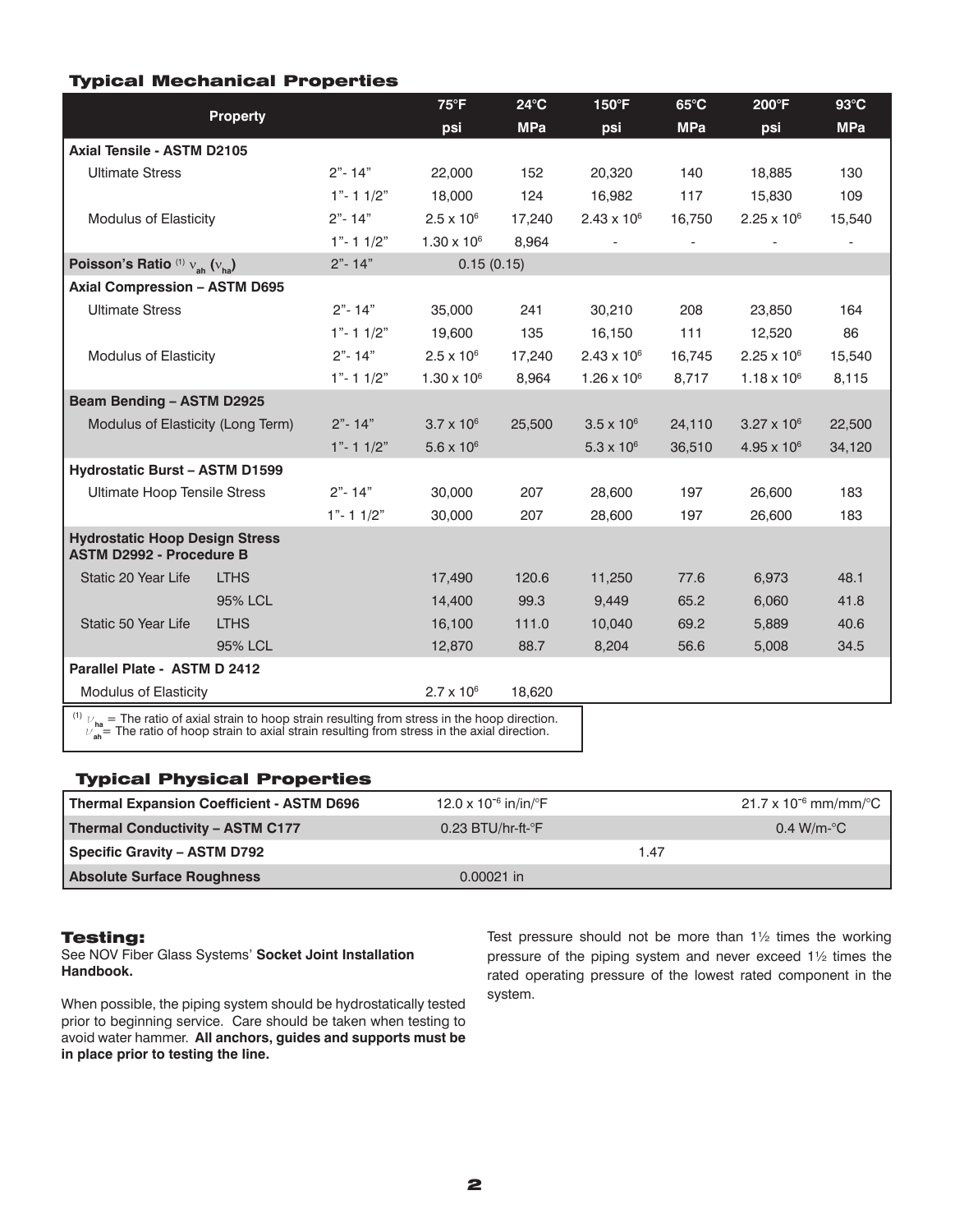| Pressure Ratings for Uninsulated Piping Systems(1)(2) |                                          |                                                    |                                         |                                                           |                 |                 |  |
|-------------------------------------------------------|------------------------------------------|----------------------------------------------------|-----------------------------------------|-----------------------------------------------------------|-----------------|-----------------|--|
| <b>Nominal</b><br><b>Pipe</b>                         |                                          | <b>Maximum Internal</b><br>Pressure @ 225°F (psig) |                                         | <b>Maximum External</b><br>Pressure (psig) <sup>(6)</sup> |                 |                 |  |
| <b>Size</b><br>$(\ln)$                                | <b>Socket</b><br>Fittings <sup>(3)</sup> | <b>Flanged</b><br>Fittings <sup>(4)</sup>          | <b>Other</b><br>Fittings <sup>(5)</sup> | $75^{\circ}F$                                             | $150^{\circ}$ F | $250^{\circ}$ F |  |
|                                                       | 300                                      | 300                                                |                                         | 2,125                                                     | 1,849           | 1,381           |  |
| $1\frac{1}{2}$                                        | 300                                      | 300                                                |                                         | 2,065                                                     | 1,797           | 1,342           |  |
| 2                                                     | 300                                      | 150                                                | 125                                     | 1.170                                                     | 1,014           | 763             |  |
| 3                                                     | 275                                      | 150                                                | 125                                     | 335                                                       | 290             | 219             |  |
| $\overline{4}$                                        | 150                                      | 150                                                | 100                                     | 225                                                       | 195             | 147             |  |
| 6                                                     | 150                                      | 150                                                | 100                                     | 62                                                        | 54              | 40              |  |
| 8                                                     | 150                                      | 150                                                | 100                                     | 45                                                        | 39              | 29              |  |
| 10                                                    | 150                                      | 150                                                | 75                                      | 35                                                        | 30              | 23              |  |
| 12                                                    | 150                                      | 150                                                | 75                                      | 23                                                        | 20              | 15              |  |
| 14                                                    | 125                                      | 150                                                |                                         | 16                                                        | 14              | 10              |  |

| <b>ASTM D2997</b><br><b>Designation Codes:</b> |                |  |  |  |
|------------------------------------------------|----------------|--|--|--|
| $1" - 1\frac{1}{2}"$                           | RTRP-21CW-4326 |  |  |  |
| $2" - 4"$                                      | RTRP-21CW-4456 |  |  |  |
| 6"- 8"                                         | RTRP-21CW-4455 |  |  |  |
| $10" - 12"$                                    | RTRP-21CW-4454 |  |  |  |
| 14"                                            | RTRP-21CW-4553 |  |  |  |

(1)Static pressure ratings, typically created with use of a gear turbine, centrifugal, or multiplex pump having 4 or more pistons or elevation head.

<sup>(2)</sup>Specially fabricated higher pressure fittings are available on request. Consult the factory for compressible gases. For insulated and/ or heat traced piping systems, use 100% of the uninsulated piping recommendations up to 200°F and reduce these ratings 50% for 200°F to 250°F operating temperatures. For uninsulated piping systems, reduce these ratings 30% for 225°F to 250°F operating temperatures. Heat cured to full vacuum.

adhesive joints are highly recommended for all piping systems carrying fluids at temperatures above 120°F.

(3)Socket elbows, tees, reducers, couplings, flanges and nipples joined with **Weldfast ZC-275** adhesive.

(4)Flanged elbows, tees, reducers, couplings and nipples assembled at factory.

(5)Laterals, crosses, and saddles.

(6)Ratings shown are 50% of ultimate; 14.7 psi external pressure is equal

| <b>Recommended Operating Ratings</b> |                               |                                          |                                                                            |                                          |  |  |
|--------------------------------------|-------------------------------|------------------------------------------|----------------------------------------------------------------------------|------------------------------------------|--|--|
|                                      | <b>Bending</b><br>Radius Min. | <b>Torque Max.</b>                       | <b>Parallel Plate Loading</b><br><b>ASTM D2412</b>                         |                                          |  |  |
| <b>Size</b><br>(ln)                  | (Ft) Entire<br>Temp.<br>Range | (Ft Lbs)<br><b>Entire Temp.</b><br>Range | <b>Stiffness</b><br><b>Factor</b><br>(In <sup>3</sup> Lbs/In <sup>2)</sup> | <b>Pipe</b><br><b>Stiffness</b><br>(psi) |  |  |
|                                      | 88                            | 41                                       | 225                                                                        | 6,700                                    |  |  |
| $1\frac{1}{2}$                       | 56                            | 132                                      | 760                                                                        | 7,600                                    |  |  |
| 2                                    | 70                            | 216                                      | 760                                                                        | 3,700                                    |  |  |
| 3                                    | 103                           | 497                                      | 760                                                                        | 1,080                                    |  |  |
| 4                                    | 132                           | 1,000                                    | 1,300                                                                      | 870                                      |  |  |
| 6                                    | 195                           | 2,260                                    | 1,300                                                                      | 260                                      |  |  |
| 8                                    | 253                           | 4,330                                    | 1,800                                                                      | 160                                      |  |  |
| 10                                   | 316                           | 7,820                                    | 2,700                                                                      | 125                                      |  |  |
| 12                                   | 374                           | 11,100                                   | 2,700                                                                      | 75                                       |  |  |
| 14                                   | 411                           | 13,500                                   | 2,700                                                                      | 56                                       |  |  |

## Water Hammer:

Care should be taken when designing an FRP piping system to eliminate sudden surges. Soft start pumps and slow actuating valves should be considered.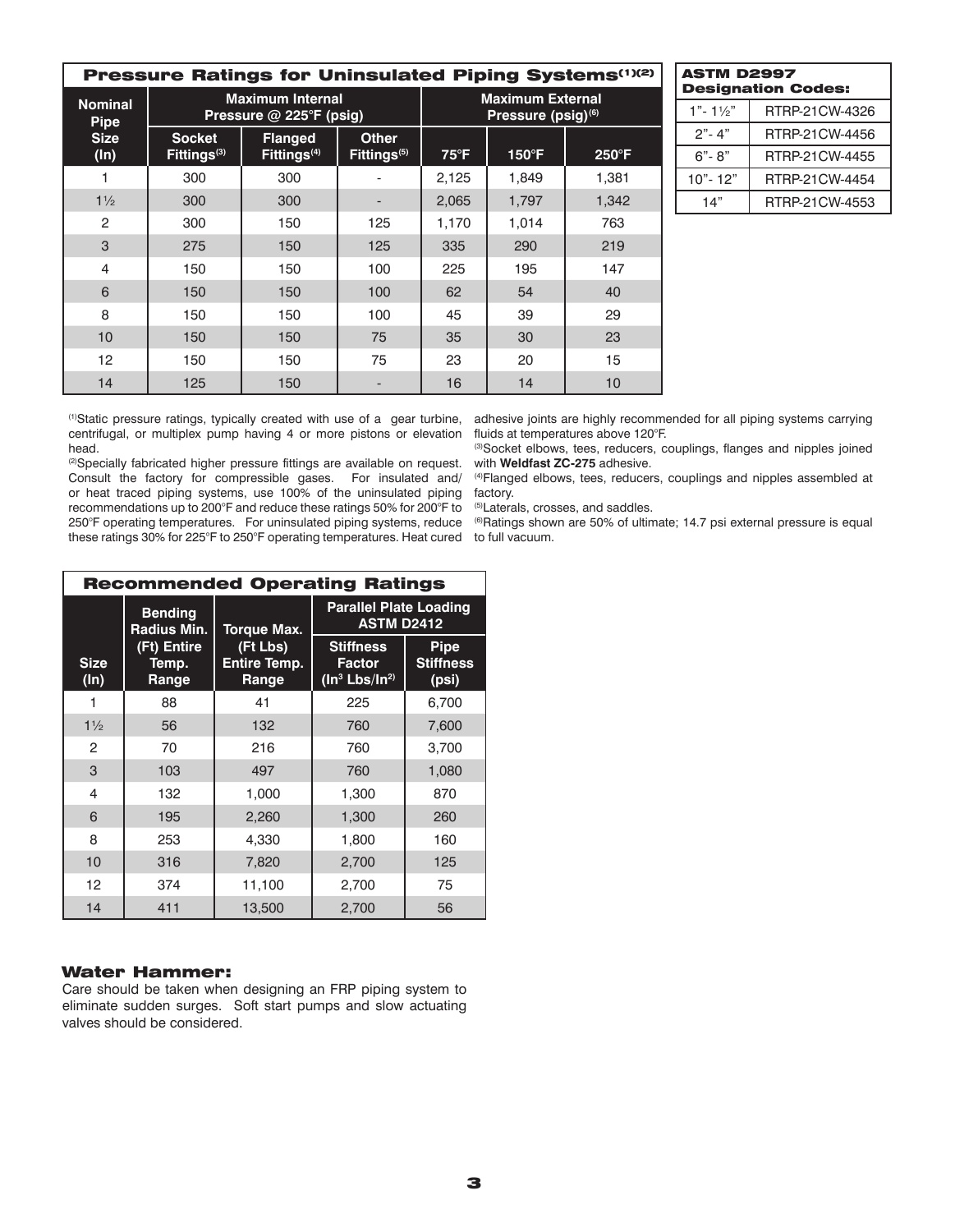## Support

Proper pipe support spacing depends on the temperature and weight of the fluid in the pipe. The support spacing table is based on unrestrained continuous beam theory using the pipe bending modulus derived from long-term beam bending tests. The maximum spans lengths were developed to ensure a design that limits mid-span deflection to  $\frac{1}{2}$  inch and dead weight bending to  $\frac{1}{8}$ of the ultimate bending stress. Any additional loads on the piping system such as insulation, wind, seismic, etc. requires further consideration. Restrained (anchored) piping systems operating at elevated temperatures may result in guide spacing requirements that are shorter than unrestrained piping systems. In this case, the maximum guide spacing governs the support span requirements for the system. Pipe spans near elbows require special attention. Both supported and unsupported elbows are considered in the following tables and must be followed to properly design the piping system.

 There are seven basic rules to follow when designing piping system supports:

- 1. Do not exceed the recommended support span.
- 2. Support heavy valves and in-line equipment independently.
- 3. Protect pipe from external abrasion at supports.
- 4. Avoid point contact loads.

## **Support Spacing vs. Specific Gravity**

| <b>Specific Gravity</b> | $.3.00$ $^{\circ}$ |                             |  |      | 2.00   1.50   1.25   1.00   0.75   Gas/Air |
|-------------------------|--------------------|-----------------------------|--|------|--------------------------------------------|
| <b>Multiplier</b>       |                    | $0.84$   0.90   0.95   1.00 |  | 1.07 | .40                                        |

## Adjustment Factors for Various Spans With Unsupported Fitting at Change in Direction



- 5. Avoid excessive bending. This applies to handling, transporting, initial layout, and final installed position.
- 6. Avoid excessive vertical loading to minimize bending stresses on pipe and fittings.
- 7. Provide adequate axial and lateral restraint to ensure line stability during rapid changes in flow.

| Maximum Support Spacing for Uninsulated Pipe, Sg = 1.0 |                                       |       |                |  |  |  |
|--------------------------------------------------------|---------------------------------------|-------|----------------|--|--|--|
| <b>Pipe Size</b>                                       | <b>Continuous Spans of Pipe (Ft.)</b> |       |                |  |  |  |
| (ln.)                                                  | $75^{\circ}$ F                        | 150°F | $200^{\circ}F$ |  |  |  |
|                                                        | 8.4                                   | 8.3   | 7.9            |  |  |  |
| $1\frac{1}{2}$                                         | 16.6                                  | 16.4  | 16.1           |  |  |  |
| 2                                                      | 18.3                                  | 18.0  | 17.7           |  |  |  |
| 3                                                      | 20.7                                  | 20.4  | 20.1           |  |  |  |
| 4                                                      | 23.3                                  | 22.9  | 22.3           |  |  |  |
| 6                                                      | 26.0                                  | 25.7  | 25.3           |  |  |  |
| 8                                                      | 28.8                                  | 28.4  | 27.9           |  |  |  |
| 10                                                     | 31.6                                  | 31.1  | 30.6           |  |  |  |
| 12                                                     | 33.1                                  | 32.7  | 32.1           |  |  |  |
| 14                                                     | 34.0                                  | 33.6  | 33.0           |  |  |  |

Note: Consult factory for insulated pipe support spacing.

Spans are based on ½" (12.7 mm) maximum mid-span deflections. Total system stresses should always be taken into account during design.

> Example: 6" pipe @ 150°F with 1.5 specific gravity fluid, maximum support spacing =  $25.7 \times 0.90 = 23.1$  ft.

### Adjustment Factors for Various Spans With Supported Fitting at Change in Direction

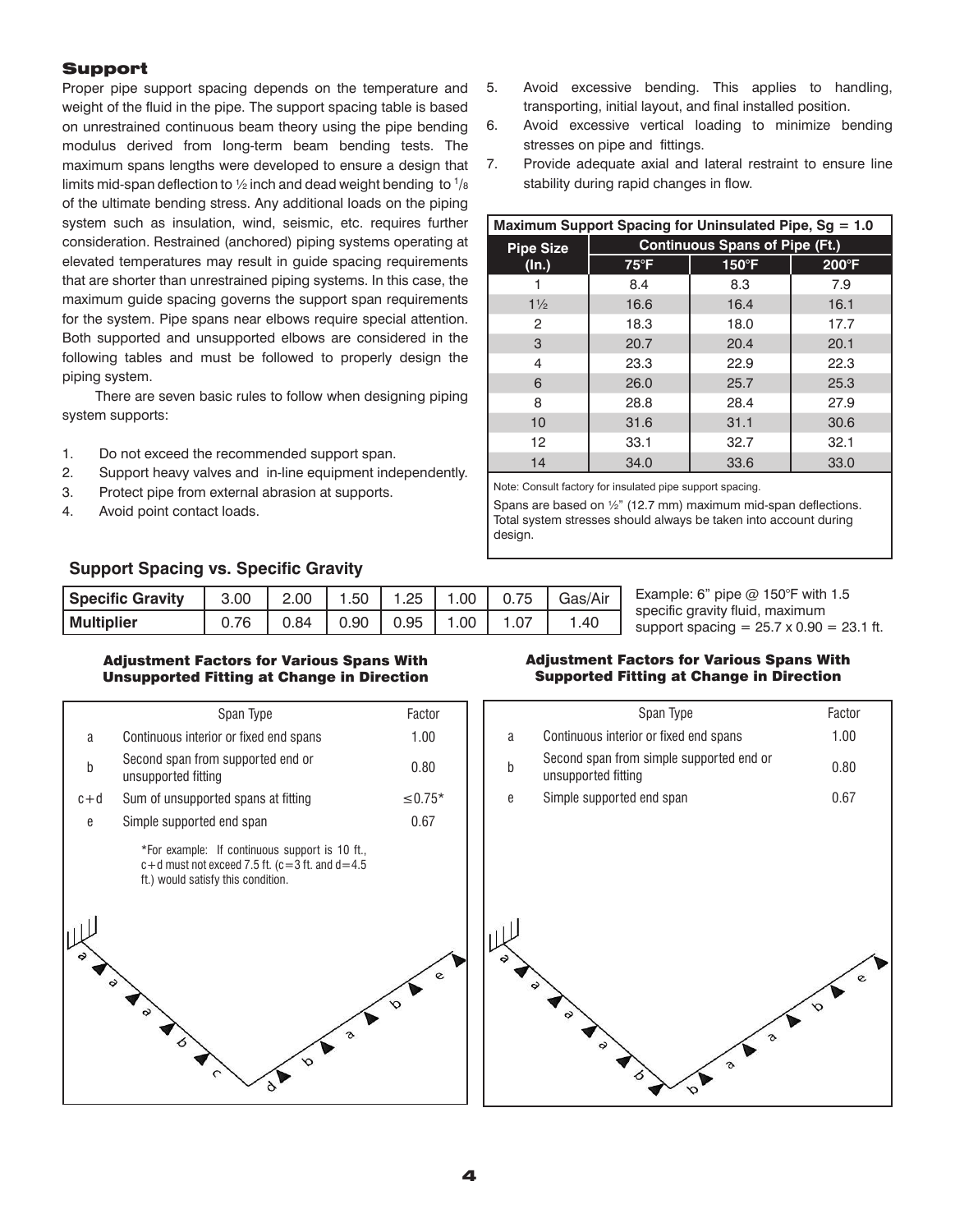## Thermal Expansion

The effects of thermal gradients on piping systems may be significant and should be considered in every piping system stress analysis. Pipe line movements due to thermal expansion or contraction may cause high stresses or even buckle a pipe line if improperly restrained. Several piping system designs are used to manage thermal expansion and contraction in above ground piping systems. They are listed below according to economic preference:

- 1. Use of inherent flexibility in directional changes
- 2. Restraining axial movements and guiding to prevent buckling
- 3. Use expansion loops to absorb thermal movements
- 4. Use mechanical expansion joints to absorb thermal movements

To perform a thermal analysis the following information is required:

- 1. Isometric layout of piping system
- 2. Physical and material properties of pipe
- 3. Design temperatures
- 4. Installation temperature (final tie in temperature)
- 5. Terminal equipment load limits
- 6. Support movements

| <b>Elbow Strength Allowable Bending Moment - 90° Elbow</b> |                                       |                                  |                                       |  |  |  |
|------------------------------------------------------------|---------------------------------------|----------------------------------|---------------------------------------|--|--|--|
| <b>Nominal Pipe</b><br>Size (In)                           | <b>Allowable</b><br>Moment (Ft . Lbs) | <b>Nominal Pipe</b><br>Size (In) | <b>Allowable</b><br>Moment (Ft • Lbs) |  |  |  |
|                                                            | 100                                   | 6                                | 1.650                                 |  |  |  |
| $1\frac{1}{2}$                                             | 150                                   | 8                                | 2,850                                 |  |  |  |
| 2                                                          | 225                                   | 10                               | 4.500                                 |  |  |  |
| 3                                                          | 475                                   | 12                               | 6,500                                 |  |  |  |
| 4                                                          | 650                                   | 14                               | 10,000                                |  |  |  |

A comprehensive review of temperature effects on fiberglass pipe may be found in NOV Fiber Glass Systems' **Engineering and Piping Design Guide.**

| <b>Change in</b><br><b>Temperature</b><br>℃F | <b>Pipe Change</b><br>in Length<br>(In/100 Ft) |
|----------------------------------------------|------------------------------------------------|
| 25                                           | 0.36                                           |
| 50                                           | 0.72                                           |
| 75                                           | 1.0                                            |
| 100                                          | 1.4                                            |
| 125                                          | 1.8                                            |